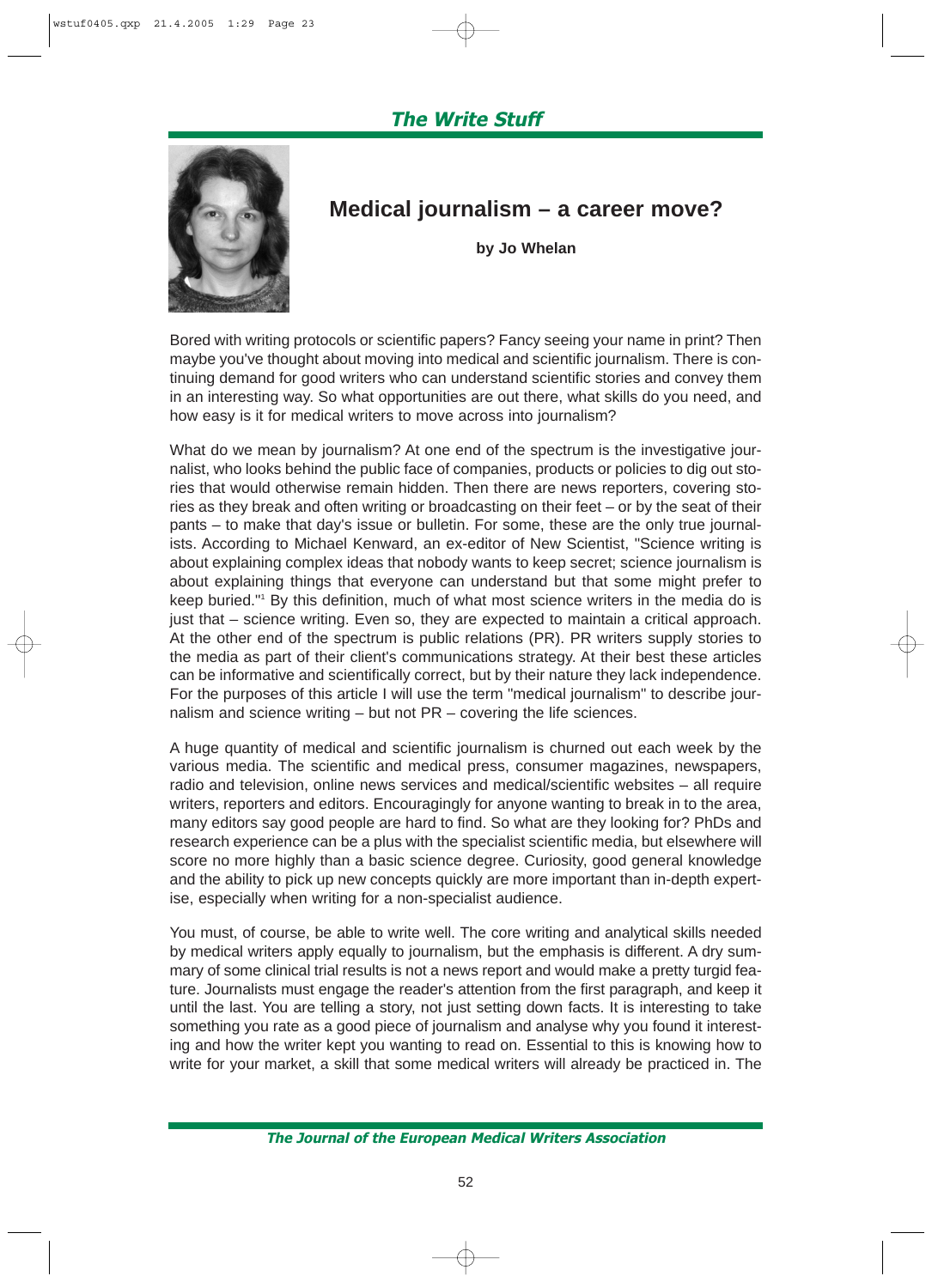# The Write Stuff

## Medical journalism

same story needs to be told very differently depending on whether the audience are doctors, business managers, readers of the quality press or buyers of a weekly glossy.

So medical writing skills are a useful foundation for journalism. But moving between the two activities requires a definite change of mindset. It is a fact of life that as medical writers we write about the companies and products that pay our wages, and our quite legitimate aim is to further their interests (within ethical and regulatory guidelines, naturally). Journalism shouldn't be romanticised, but the ideal is to give the reader a balanced and objective view. This requires a questioning attitude and a healthy dose of scepticism. It is essential to look both behind and around the "facts" you are reporting. So, you see a press release from Kuritech Magiceuticals Inc. This young company has made a potential breakthrough in the fight against cancer, it reads. Its new compound, KM007, can completely eliminate tumours in mice. It's in a new class called wotsitase inhibitors, and extremely promising. Wow, you think, this is news. You ring the head of R&D at Kuritech. He explains about KM007 very persuasively and at great length. Your tape recorder runs out of memory and your head is going round. Nevertheless, you think you've got a story so you rephrase the press release, add some quotes from your interview and call the piece "New class of cancer drug cures mice".

You are about to send it to your editor when you stumble across the same story on a rival journal's website. It is entitled "Last chance for wotsitase inhibitors". It seems that several have worked in mice but all have left human tumours untouched. It cites a paper called "Possible reasons for the lack of wotsitase inhibitor efficacy in humans." Curiously, the Kuritech guy never mentioned it (he had a counter argument, but to his surprise you never asked.) The article also quotes an expert from Cancer Research UK, who says she'd be very surprised if KM007 could overcome the problems inherent to its class. Finally, it mentions that if the drug fails then Kuritech will go bust. You come over cold and start to feel sick. Shakily, you retrieve your article from the outbox and begin to rewrite it.

The near-disaster above would have been averted by observing a few basic rules:

- never take press releases, corporate publications or newspaper/magazine articles at face value;
- **get the background on your story;**
- ask searching questions when you interview people;
- **always get an independent expert to comment;**
- be aware of people's motivations, agendas, conflicting interests and possible prejudices;
- don't report statements as fact. Use qualifying phrases like "according to Kuritech", or "says Dr X".

These rules (not to mention the one about getting your facts right) are routinely ignored by sections of the British media. Bad science journalism (usually by non-specialists) is depressingly common. And you will often find your carefully expressed nuances and qualifiers obliterated by an over-zealous sub-editor. The mangling has occasionally been so bad that I've wanted to disown the end result.

#### **Getting started**

How do you move into medical journalism? The specialist press and its online counterparts are the easiest to break into if you have the right scientific background. Getting